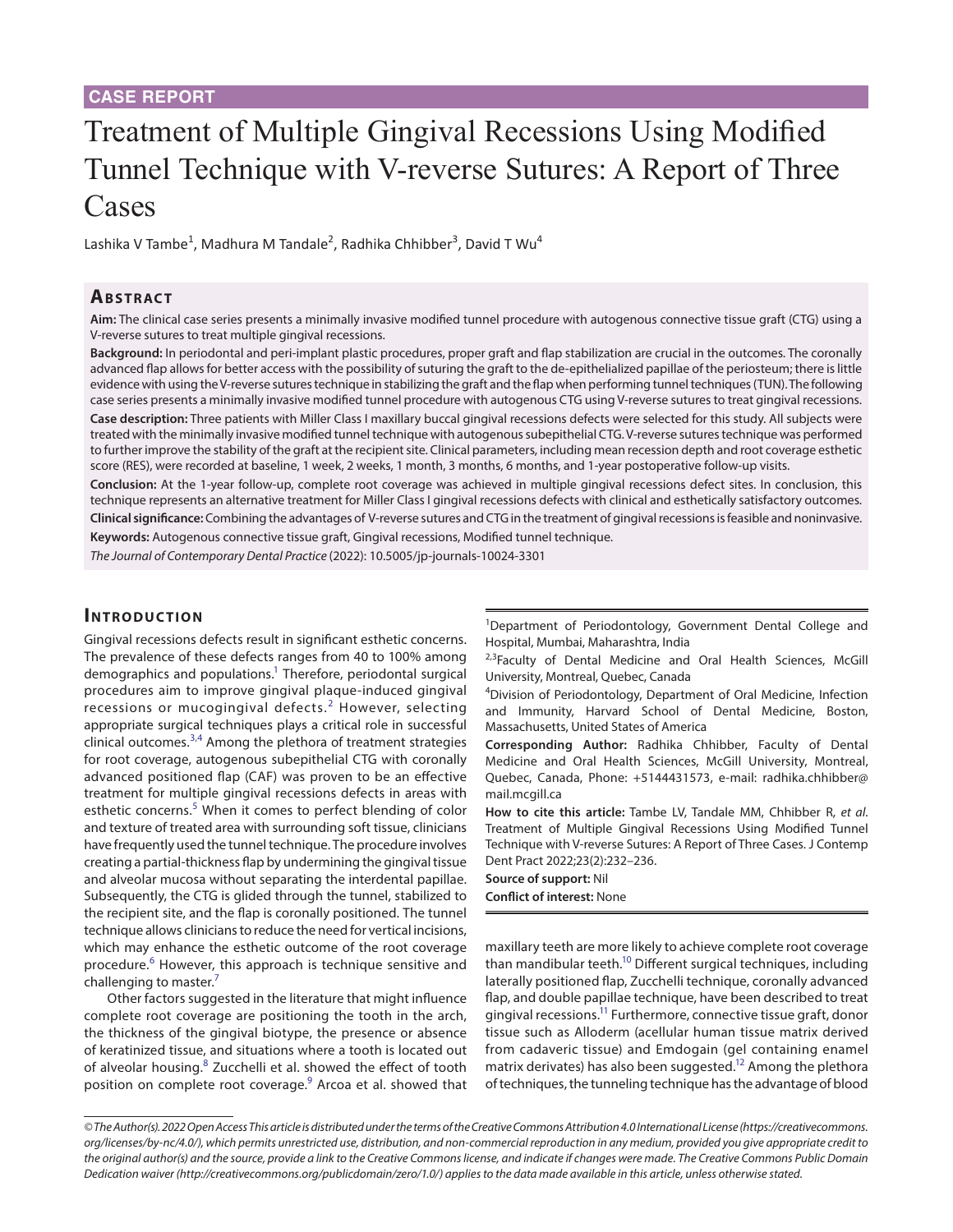supply from the overlying flap and underlying periosteal bed without compromise in vascularity due to dissection of papillae.<sup>13</sup>

Along with these minimally invasive techniques, proper stabilization of the graft and flap plays a vital role in surgical outcomes. Previous studies have demonstrated using sling suture techniques with composite resins to promote the close adaptation of the graft and prevent the collapse of soft tissue.<sup>1[,14](#page-4-13),15</sup> There is little evidence available on the stabilization of the CTG when performing modified tunnel procedures. The current case series describe the use of modified tunnel technique with autogenous subepithelial CTG and V-reverse sutures technique to treat multiple gingival recessions defects.

# **CASES DESCRIPTION**

## **Clinical Case Presentation**

All the patients in the case series presented to the Periodontics and Community Dentistry Department of the Government Dental College, Mumbai, India, with esthetic concern and root sensitivity complaints in October 2018. Non-smoker patients with no systemic health diseases, aged between 30 and 40 years, and ability to maintain good oral hygiene were included in this study. Patients had no history of taking antibiotics within 3 months or more than 2 weeks of duration and no gingival surgery within 12 months at the defect site. The clinical examination of the patients revealed Millers Class I gingival recessions defect with #21-22-23 teeth [\(Fig. 1\)](#page-1-0).

This case report presents three different clinical cases, respectively: 31-year-old female; 35-year-old male, 38-year-old-



**Fig. 1:** Millers Class I multiple adjacent recession defects associated with teeth #21-22-23

male, involving the description of surgical treatment of gingival recessions defects with 1-year follow-ups. Patient selection, consent recordings, and surgical procedure were completed by a single clinician/periodontist at Government Dental College, Mumbai, India.

## **Recipient Bed Preparation**

Composite stops were placed between the contact points of the teeth. $^2$  $^2$  Local anesthesia (2% Lidocaine with 1:100000 epi) was administered on both recipient and donor sites. Sulcular incision with 15 no. blade was made through each recession area #21- 22-23 until the incisal tip of interdental papilla. A full-thickness mucoperiosteal flap was reflected, extending beyond the mucogingival junction to avoid tension in a flap. The tunnel was prepared carefully by gently detaching each pedicle adjacent to the gingival recessions. The undermining of tissues was extended laterally, about 3–5 mm, to prepare the tunnel.

#### **Donor Site Preparation**

Subepithelial connective tissue graft from the palate was harvested using the trap door technique. The donor site extended from the distal of the first premolar #24 to the distal of second molar #27. The dimension of the connective tissue graft was 15 mm  $\times$  6 mm ([Fig. 2](#page-1-1)). The hemostasis was achieved using saline water-soaked gauze with pressure, followed by a 5–0 vicryl suture.

#### **Suture Placement**

The CTG harvested from the palate was carefully glided under the tunnel created between adjacent recession defects.<sup>16</sup> With the

<span id="page-1-2"></span>

**Fig. 3:** Placement of V-reverse sutures using the splinted contact point between the #21-22-23

<span id="page-1-1"></span><span id="page-1-0"></span>

**Figs 2A and B:** Dimensions of the connective tissue graft (CTG) collected from palate (A) 15 mm in length and (B) 6 mm in width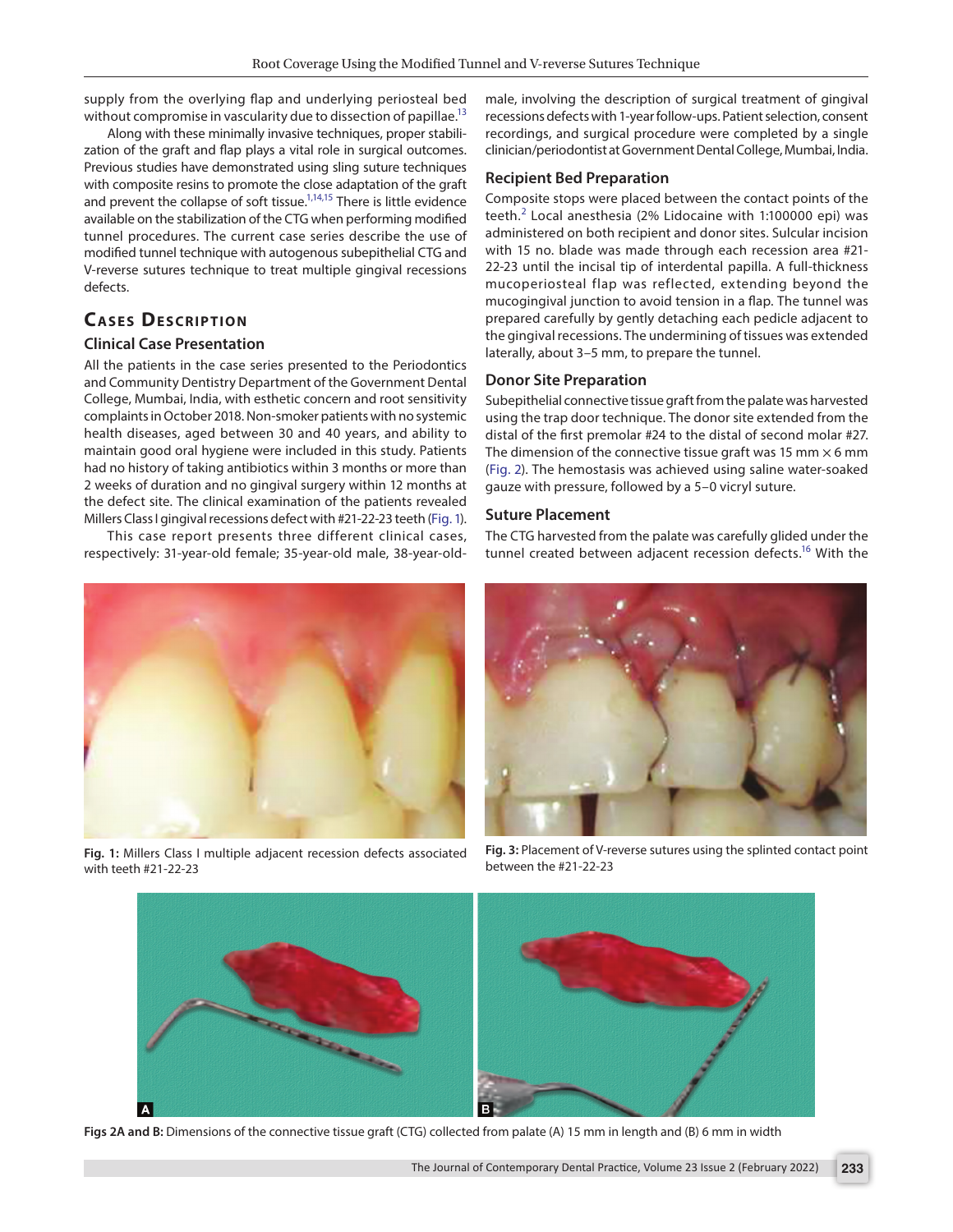

**Fig. 4:** Noneugenol periodontal dressing applied (Coe-Pak) on teeth #21-22-23

<span id="page-2-1"></span>

**Fig. 5:** Twelve month follow-up showing complete root coverage of teeth #21-22-23

<span id="page-2-2"></span><span id="page-2-0"></span>

|  | Table 1: RES result of modified tunnel technique from first week to 1 year |  |  |  |
|--|----------------------------------------------------------------------------|--|--|--|
|  |                                                                            |  |  |  |

|                          |                | 1 week after | 2 weeks after | 1 month after | 3 months after | 6 months after | 1 year after |
|--------------------------|----------------|--------------|---------------|---------------|----------------|----------------|--------------|
| <b>Esthetic score</b>    | Before surgery | surgery      | surgery       | surgery       | surgery        | surgery        | surgery      |
| (Patient 1)              |                |              |               |               |                |                |              |
| Gingival margin coverage |                |              | 6             | 6             | 6              | 6              |              |
| Gingival margin contour  |                |              |               |               |                |                |              |
| Surface texture          |                |              |               |               |                |                |              |
| Color                    |                |              |               |               |                |                |              |
| (Patient 2)              |                |              |               |               |                |                |              |
| Gingival margin coverage |                |              |               | h             | h              |                |              |
| Gingival margin contour  |                |              |               |               |                |                |              |
| Surface texture          |                |              |               |               |                |                |              |
| Color                    |                |              |               |               |                |                |              |
| (Patient 3)              |                |              |               |               |                |                |              |
| Gingival margin coverage |                |              |               |               | h              |                |              |
| Gingival margin contour  |                |              |               |               |                |                |              |
| Surface texture          |                |              |               |               |                |                |              |
| Color                    |                |              |               |               |                |                |              |

V-reverse suturing technique, the graft was positioned coronal to CEJ and sutured between the flap and buccal bone [\(Fig. 3\)](#page-1-2). The V-reverse sutures was started from the palatal side and passed beneath the contact point to the buccal aspect. The needle pierced through the graft and the flap  $\approx$ 3 mm apical to the free marginal gingiva in the mid-facial region. Then, the needle was passed below the contact point from the palatal side, turned around the splinted composite, and placed a tight knot over the composite [\(Fig. 3\)](#page-1-2).

Similarly, another suture was placed from other teeth contact point in the mid-facial region  $\approx$ 2–3 mm away from the last suture. Therefore, each tooth with a recession defect bore one V-reverse sutures and two knots between two contact points. The coronal placement was done with a V-reverse sutures across each flap supported by the interdental composite blobs. The entire surgical area was packed with noneugenol periodontal dressing (Coe-Pak) [\(Fig. 4\)](#page-2-0).

#### **Postoperative Instructions**

An analgesic was prescribed to patients for post-surgical pain relief. They were also instructed to rinse mouth with 0.2% chlorhexidine gluconate twice a day for 2 weeks. The suture placed in the donor site were removed after 1 week. The suture placed on the recipient were removed after 15 days. For supportive periodontal therapy that includes scaling and explanation of oral hygiene maintenance at home, the patients were followed up at regular intervals of 1-week, 1-month, 2-month, 3-month, 6-month, and 12-months postsurgical appointments.

## **Clinical Outcomes**

The periodontal parameters at baseline and the 12-month visit [\(Fig. 5\)](#page-2-1) together are summarized in [Tables 1](#page-2-2) and [2.](#page-3-0) The patient was seen once a week during the first month. After follow-up at 6 and 12 months, a separate clinician evaluated patient satisfaction on the basis of clinical findings ([Table 1\)](#page-2-2).

The five variables assessed before the surgery and postsurgical appointments at the 1-week, 1-month, 2-month, 3-month, 6-month, and 12-months post intervals: (1) gingival margin coverage; (2) gingival margin contour; (3) surface texture; (4) color. The mean recession depth was 0.1  $\pm$  0.26 mm recorded after the root coverage procedure. Hence, at a 1-year follow-up, the average root coverage was  $3.5 \pm 0.46$  mm (95.8  $\pm$  6.66 of the preoperative recession). The final comparative analysis was done after 1-year

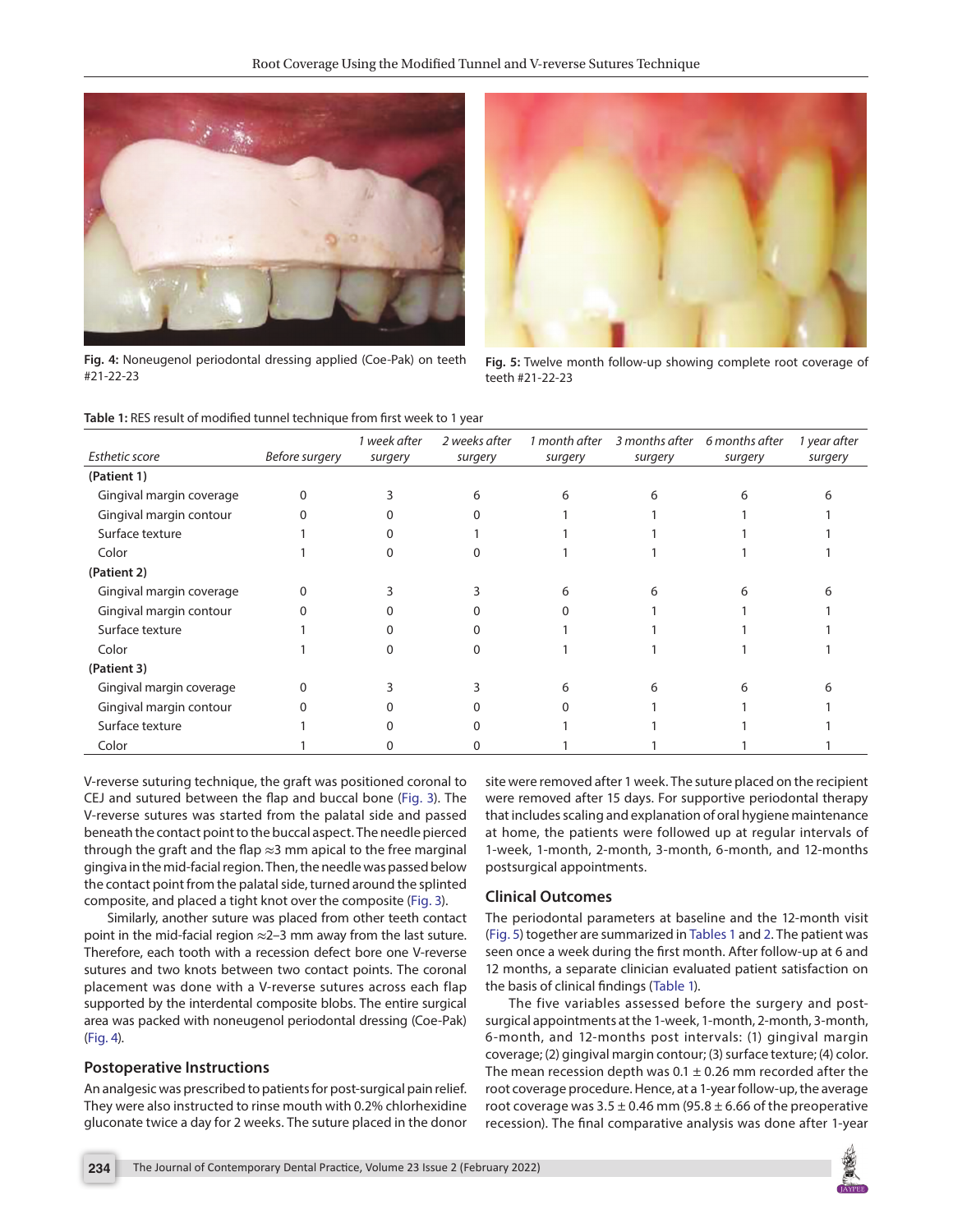| Tooth         | Initial recession <sup>*</sup> (mm) | Final recession <sup>**</sup> (mm) | Total recession reduction (mm) | Total recession reduction (%) |
|---------------|-------------------------------------|------------------------------------|--------------------------------|-------------------------------|
| 21            |                                     |                                    |                                | 100                           |
|               |                                     | 0.5                                |                                | 87.5                          |
|               |                                     |                                    |                                | 100                           |
| Mean $\pm$ SD | $3.6 \pm 0.53$                      | $0.1 \pm 0.26$                     | $3.5 + 0.46$                   | $95.8 \pm 6.66$               |

<span id="page-3-0"></span>

|  | Table 2: Gingival recessions measurement before surgery and after 1 year of follow-up |  |  |  |
|--|---------------------------------------------------------------------------------------|--|--|--|
|--|---------------------------------------------------------------------------------------|--|--|--|

\* Before surgery, \*\*After 1 year of follow-up

follow-up. As far as esthetic outcome is concerned, the result is satisfactory as per the Root Coverage Esthetic Score (RES) system developed by Cairo et al. given in [Table 2](#page-3-0).<sup>17</sup> The result of this case series shows clinical benefits of V-reverse sutures with modified tunnel technique to treat Miller Class I multiple adjacent gingival recessions defects ([Tables 1](#page-2-2) and [2\)](#page-3-0).

Follow-up examinations revealed a stable position of the gingiva covering the roots with decreased mucogingival line (GML) [\(Fig. 5\)](#page-2-1). Recession height (RH) and recession width (RW) were calibrated giving zero. Our results revealed that there was an increase in gingival volume and biotype thickness in teeth #21- 22-23 as well as an increase in width of keratinized tissue (WKT) of affected teeth. Each patient was questioned at the last control visit about satisfaction level with regard to the seven main topics including color of gums; contour and shape of gums; dentinal hypersensitivity; root coverage; surgical process (pain during operation and the discomfort related with the total time of the surgery); cost-effectiveness; and postsurgical period (swelling, pain, and postoperative discomforts). The color match and the tissue contour were satisfactory to the patients in all cases as per the Root Coverage Esthetic Score ([Table 1](#page-2-2)). Consequently, this increases the patient satisfaction outcomes.

## **Discussion**

The clinical outcome for treating multiple adjacent gingival recessions defects depends on several factors, including selection of a surgical technique. Given the patient's spacing between incisors and multiple adjacent recession defects, an envelope tunnel type of flap design would best preserve the midline papilla level with CTG.<sup>[6](#page-4-5)</sup> It allows the preservation of intact marginal and papillary tissue while reducing the risk of tissue retraction during healing. Additionally, the modified tunnel technique ensures sufficient blood supply to CTG and maintains its vitality.<sup>18</sup> Simultaneously, it maintains the gingival margin harmoniously so that the tunnel technique provides an effective treatment plan, particularly in multiple gingival recessions defects. It also provides an excellent graft adaptation to the recipient site, produces favorable esthetic results, and increases the thickness of keratinized gingiva.<sup>19</sup> In contrast, a disadvantage is that the exposed tissue may not have the same color as surrounding tissue.

Another vital factor for the success of periodontal plastic surgery depends on proper suture technique, which allows graft stability and improved flap healing. The sling and interrupted suture are the most commonly performed techniques for CAF. Several other suturing approaches have been described for tunnel technique; for instance, suspensory or double-crossed suture around composite stops allow progression of tunnel flaps coronally[.1,](#page-4-0)[20](#page-4-19) However, possible drawbacks of such a technique are micromovement of graft and flaps in the midfacial region. Ramírez et al. described V-reverse sutures technique after immediate implant placement to stabilize the CTG and the tunnel flap.<sup>16</sup> It has also shown to increase stabilization in midfacial region which may promote better healing.<sup>15,16</sup> This case report illustrates modifications of the sling suture technique, i.e., V-reverse sutures, for graft stability while allowing for minimized risk of graft mobility due to muscle movement and allows for the controlled placement and stabilization of the graft coronally over the recipient site.<sup>16</sup>

Clinicians should select the cases where a minimal 2–3 mm band of keratinized tissue is available. The primary limitation to the success of these cases is the absence of keratinized mucosa and the need for a long-term approach. The V-reverse sutures technique is contraindicated in an area with tension in the recipient flap. The techniques used in our case illustration are relatively simple, quick, and showed excellent patient compliance. Moreover, it improved the stability of the graft and the flap. The V-reverse suturing technique is best suited when the flap is tension-free. V-reverse sutures technique includes but is not limited to: improving stability of the graft and the flap in the midfacial area; reducing flap and graft micromotion; simple, easy, and fast application; and high patient compliance. However, it has to be mentioned that this approach may not be applicable at sites with a thin gingival phenotype or lack of keratinized mucosa since it may cause flap dehiscence. $2^{1,22}$  $2^{1,22}$  $2^{1,22}$  The V-reverse suturing technique enhances the stabilization of the graft and the flap in the midfacial region which is likely the most crucial area that should be firm for achieving complete root coverage. $^{23}$  Tunnel technique and V-reverse suturing technique are not recommended in the absence of keratinized mucosa. Clinical studies with long-term outcomes of this approach are needed.

For successful periodontal plastic surgery, patients' subjective discomfort, gingival thickness (to prevent relapse of GR), and multifaceted esthetic criteria, such as gingival health, harmonious gingival color, and morphological features that include surface texture and gingival contour should be considered. In a further study of the modified tunneling technique and V-reverse suturing technique described herein, these aspects need to be evaluated over the long term.

## **CONCLUSION**

The modified tunnel technique with autogenous CTG improved coronal mobilization of the gingival margin. Furthermore, it was beneficial in meeting esthetic demands and treatment acceptance among the patients. Moreover, the use of V-reverse sutures improved flap and graft stabilization. However, larger clinical trials are required to compare this technique with other conventional methods for the treatment of multiple gingival recessions defects.